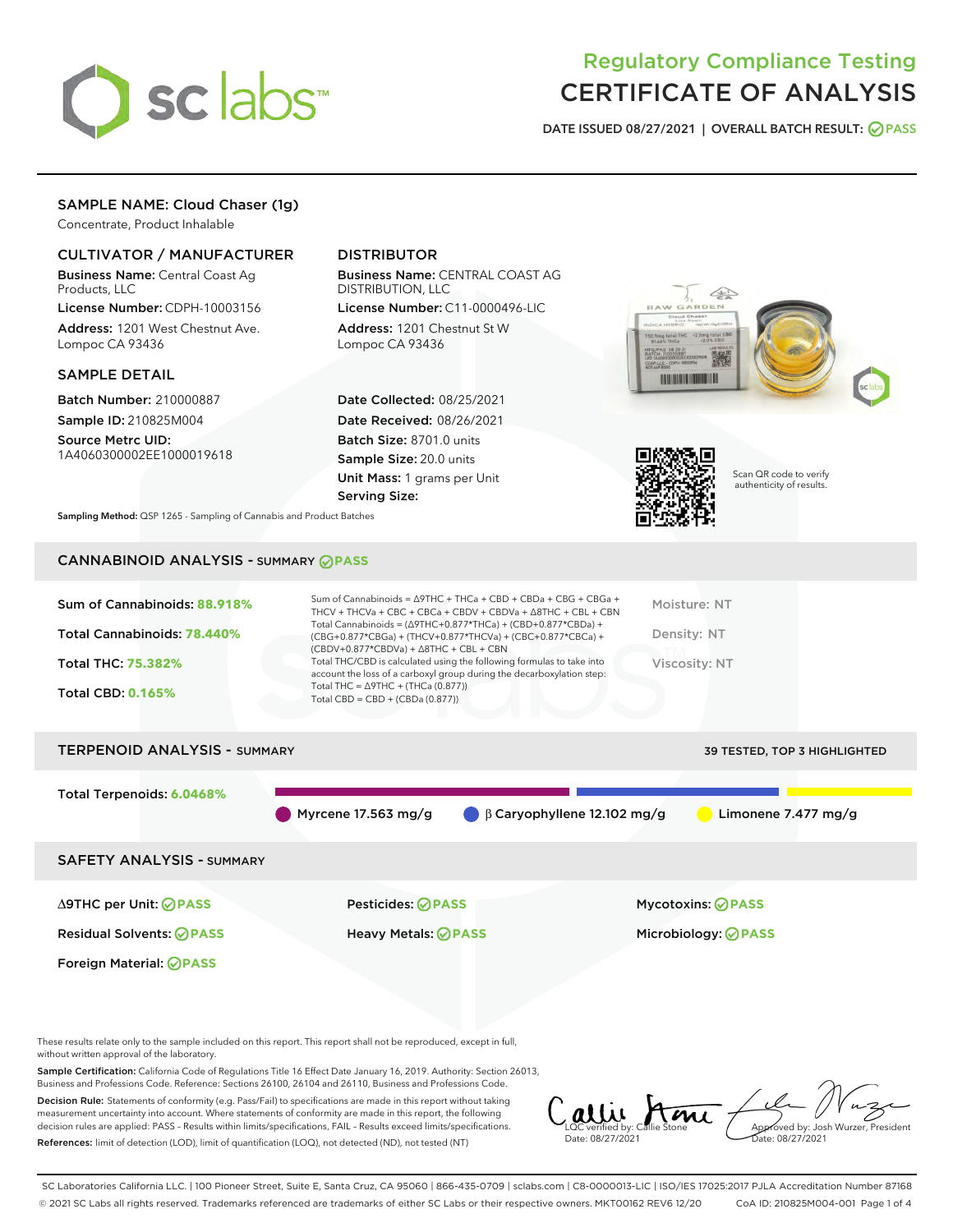



CLOUD CHASER (1G) | DATE ISSUED 08/27/2021 | OVERALL BATCH RESULT: ○ PASS

#### CANNABINOID TEST RESULTS - 08/26/2021 2 PASS

Tested by high-performance liquid chromatography with diode-array detection (HPLC-DAD). **Method:** QSP 1157 - Analysis of Cannabinoids by HPLC-DAD

#### TOTAL CANNABINOIDS: **78.440%**

Total Cannabinoids (Total THC) + (Total CBD) + (Total CBG) + (Total THCV) + (Total CBC) + (Total CBDV) + ∆8THC + CBL + CBN

TOTAL THC: **75.382%** Total THC (∆9THC+0.877\*THCa)

TOTAL CBD: **0.165%**

Total CBD (CBD+0.877\*CBDa)

TOTAL CBG: 1.6% Total CBG (CBG+0.877\*CBGa)

TOTAL THCV: 0.402% Total THCV (THCV+0.877\*THCVa)

TOTAL CBC: 0.891% Total CBC (CBC+0.877\*CBCa)

TOTAL CBDV: ND Total CBDV (CBDV+0.877\*CBDVa)

| <b>COMPOUND</b>  | LOD/LOQ<br>(mg/g)          | <b>MEASUREMENT</b><br><b>UNCERTAINTY</b><br>(mg/g) | <b>RESULT</b><br>(mg/g) | <b>RESULT</b><br>(%) |
|------------------|----------------------------|----------------------------------------------------|-------------------------|----------------------|
| <b>THCa</b>      | 0.05 / 0.14                | ±21.053                                            | 819.17                  | 81.917               |
| Δ9THC            | 0.06 / 0.26                | ±1.218                                             | 35.41                   | 3.541                |
| <b>CBGa</b>      | 0.1/0.2                    | ±0.82                                              | 15.7                    | 1.57                 |
| <b>CBCa</b>      | 0.07 / 0.28                | ±0.497                                             | 10.16                   | 1.016                |
| <b>THCVa</b>     | 0.07/0.20                  | ±0.218                                             | 4.58                    | 0.458                |
| <b>CBG</b>       | 0.06/0.19                  | ±0.090                                             | 2.28                    | 0.228                |
| <b>CBDa</b>      | 0.02/0.19                  | ±0.055                                             | 1.88                    | 0.188                |
| $\triangle$ 8THC | 0.1/0.4                    | N/A                                                | <b>ND</b>               | <b>ND</b>            |
| <b>THCV</b>      | 0.1/0.2                    | N/A                                                | <b>ND</b>               | <b>ND</b>            |
| <b>CBD</b>       | 0.07/0.29                  | N/A                                                | <b>ND</b>               | <b>ND</b>            |
| <b>CBDV</b>      | 0.04 / 0.15                | N/A                                                | <b>ND</b>               | <b>ND</b>            |
| <b>CBDVa</b>     | 0.03/0.53                  | N/A                                                | <b>ND</b>               | <b>ND</b>            |
| <b>CBL</b>       | 0.06 / 0.24                | N/A                                                | <b>ND</b>               | <b>ND</b>            |
| <b>CBN</b>       | 0.1/0.3                    | N/A                                                | <b>ND</b>               | <b>ND</b>            |
| <b>CBC</b>       | 0.2 / 0.5                  | N/A                                                | <b>ND</b>               | <b>ND</b>            |
|                  | <b>SUM OF CANNABINOIDS</b> |                                                    | 889.18 mg/g             | 88.918%              |

#### **UNIT MASS: 1 grams per Unit**

| ∆9THC per Unit                        | 1120 per-package limit     | 35.41 mg/unit<br><b>PASS</b> |
|---------------------------------------|----------------------------|------------------------------|
| <b>Total THC per Unit</b>             |                            | 753.82 mg/unit               |
| <b>CBD per Unit</b>                   |                            | <b>ND</b>                    |
| <b>Total CBD per Unit</b>             |                            | $1.65$ mg/unit               |
| Sum of Cannabinoids<br>per Unit       |                            | 889.18 mg/unit               |
| <b>Total Cannabinoids</b><br>per Unit |                            | 784.40 mg/unit               |
| <b>MOISTURE TEST RESULT</b>           | <b>DENSITY TEST RESULT</b> | <b>VISCOSITY TEST RESULT</b> |

Not Tested

Not Tested

Not Tested

TERPENOID TEST RESULTS - 08/27/2021

Terpene analysis utilizing gas chromatography-flame ionization detection (GC-FID). **Method:** QSP 1192 - Analysis of Terpenoids by GC-FID

| <b>COMPOUND</b>         | LOD/LOQ<br>(mg/g) | <b>MEASUREMENT</b><br><b>UNCERTAINTY</b><br>(mg/g) | <b>RESULT</b><br>(mg/g)                         | <b>RESULT</b><br>(%) |
|-------------------------|-------------------|----------------------------------------------------|-------------------------------------------------|----------------------|
| <b>Myrcene</b>          | 0.008 / 0.025     | ±0.2266                                            | 17.563                                          | 1.7563               |
| $\beta$ Caryophyllene   | 0.004 / 0.012     | ±0.4308                                            | 12.102                                          | 1.2102               |
| Limonene                | 0.005 / 0.016     | ±0.1069                                            | 7.477                                           | 0.7477               |
| $\alpha$ Humulene       | 0.009 / 0.029     | ±0.1233                                            | 3.842                                           | 0.3842               |
| $\alpha$ Bisabolol      | 0.008 / 0.026     | ±0.1907                                            | 3.571                                           | 0.3571               |
| Linalool                | 0.009 / 0.032     | ±0.1305                                            | 3.433                                           | 0.3433               |
| Caryophyllene<br>Oxide  | 0.010 / 0.033     | ±0.0889                                            | 1.932                                           | 0.1932               |
| $\alpha$ Pinene         | 0.005 / 0.017     | ±0.0132                                            | 1.531                                           | 0.1531               |
| $\beta$ Pinene          | 0.004 / 0.014     | ±0.0176                                            | 1.531                                           | 0.1531               |
| Terpineol               | 0.016 / 0.055     | ±0.0879                                            | 1.432                                           | 0.1432               |
| Ocimene                 | 0.011 / 0.038     | ±0.0435                                            | 1.355                                           | 0.1355               |
| Nerolidol               | 0.009 / 0.028     | ±0.0781                                            | 1.242                                           | 0.1242               |
| Fenchol                 | 0.010 / 0.034     | ±0.0410                                            | 1.060                                           | 0.1060               |
| Guaiol                  | 0.009 / 0.030     | ±0.0329                                            | 0.697                                           | 0.0697               |
| trans-β-Farnesene       | 0.008 / 0.025     | ±0.0170                                            | 0.479                                           | 0.0479               |
| <b>Borneol</b>          | 0.005 / 0.016     | ±0.0145                                            | 0.345                                           | 0.0345               |
| Terpinolene             | 0.008 / 0.026     | ±0.0030                                            | 0.144                                           | 0.0144               |
| Fenchone                | 0.009 / 0.028     | ±0.0039                                            | 0.133                                           | 0.0133               |
| Valencene               | 0.009 / 0.030     | ±0.0091                                            | 0.132                                           | 0.0132               |
| Camphene                | 0.005 / 0.015     | ±0.0015                                            | 0.130                                           | 0.0130               |
| Citronellol             | 0.003 / 0.010     | ±0.0053                                            | 0.109                                           | 0.0109               |
| Geraniol                | 0.002 / 0.007     | ±0.0038                                            | 0.086                                           | 0.0086               |
| Sabinene Hydrate        | 0.006 / 0.022     | ±0.0021                                            | 0.053                                           | 0.0053               |
| Nerol                   | 0.003 / 0.011     | ±0.0019                                            | 0.043                                           | 0.0043               |
| Sabinene                | 0.004 / 0.014     | ±0.0003                                            | 0.024                                           | 0.0024               |
| Eucalyptol              | 0.006 / 0.018     | ±0.0006                                            | 0.022                                           | 0.0022               |
| $\alpha$ Terpinene      | 0.005 / 0.017     | N/A                                                | $<$ LOQ                                         | $<$ LOQ              |
| p-Cymene                | 0.005 / 0.016     | N/A                                                | <loq< th=""><th><loq< th=""></loq<></th></loq<> | <loq< th=""></loq<>  |
| $\gamma$ Terpinene      | 0.006 / 0.018     | N/A                                                | <loq< th=""><th><loq< th=""></loq<></th></loq<> | <loq< th=""></loq<>  |
| $\alpha$ Phellandrene   | 0.006 / 0.020     | N/A                                                | ND                                              | ND                   |
| 3 Carene                | 0.005 / 0.018     | N/A                                                | ND                                              | ND                   |
| (-)-Isopulegol          | 0.005 / 0.016     | N/A                                                | <b>ND</b>                                       | ND                   |
| Camphor                 | 0.006 / 0.019     | N/A                                                | ND                                              | <b>ND</b>            |
| Isoborneol              | 0.004 / 0.012     | N/A                                                | ND                                              | ND                   |
| Menthol                 | 0.008 / 0.025     | N/A                                                | ND                                              | ND                   |
| R-(+)-Pulegone          | 0.003 / 0.011     | N/A                                                | ND                                              | <b>ND</b>            |
| <b>Geranyl Acetate</b>  | 0.004 / 0.014     | N/A                                                | ND                                              | ND                   |
| $\alpha$ Cedrene        | 0.005 / 0.016     | N/A                                                | ND                                              | ND                   |
| Cedrol                  | 0.008 / 0.027     | N/A                                                | <b>ND</b>                                       | ND                   |
| <b>TOTAL TERPENOIDS</b> |                   |                                                    | 60.468 mg/g                                     | 6.0468%              |

SC Laboratories California LLC. | 100 Pioneer Street, Suite E, Santa Cruz, CA 95060 | 866-435-0709 | sclabs.com | C8-0000013-LIC | ISO/IES 17025:2017 PJLA Accreditation Number 87168 © 2021 SC Labs all rights reserved. Trademarks referenced are trademarks of either SC Labs or their respective owners. MKT00162 REV6 12/20 CoA ID: 210825M004-001 Page 2 of 4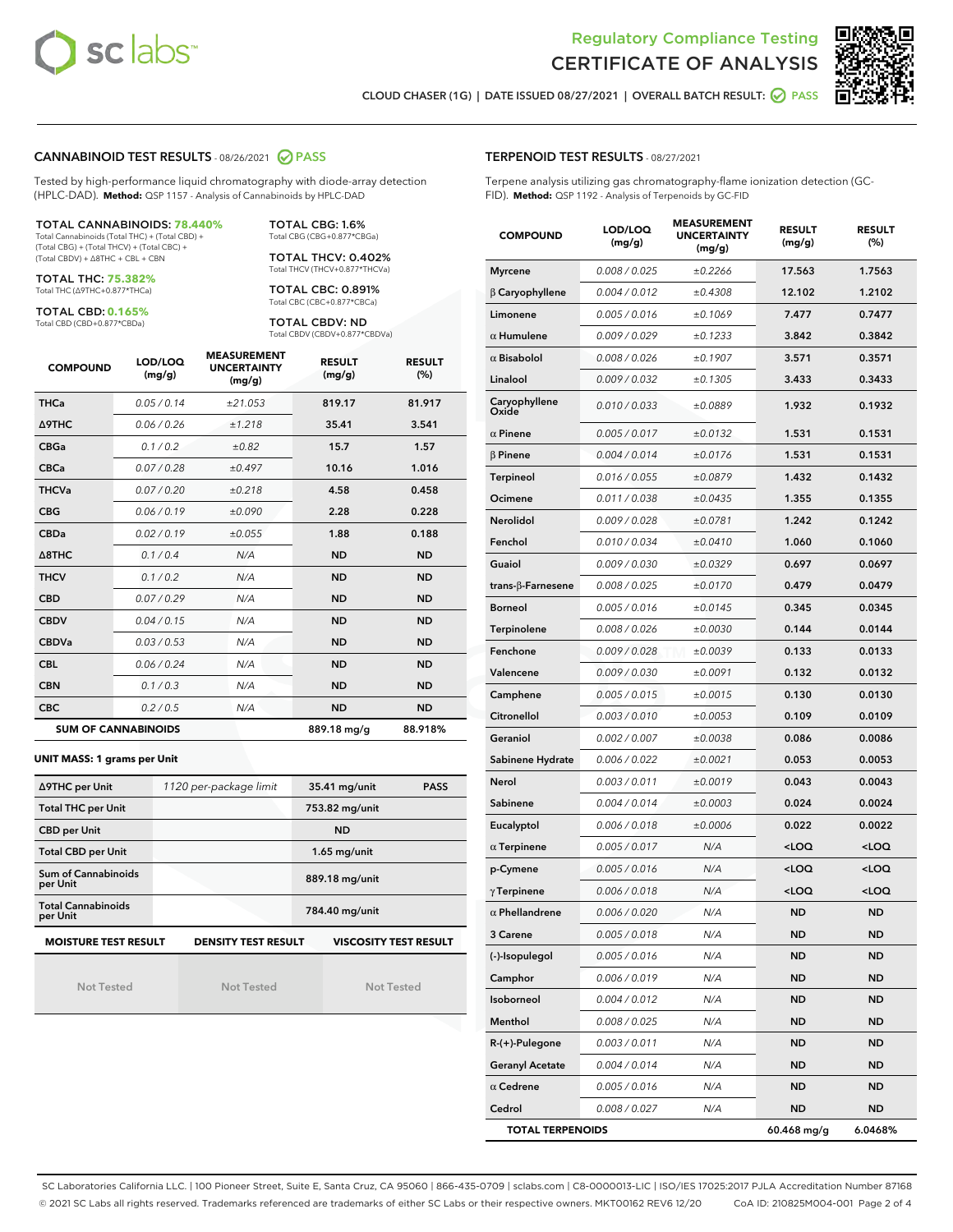



CLOUD CHASER (1G) | DATE ISSUED 08/27/2021 | OVERALL BATCH RESULT: <mark>⊙</mark> PASS

## CATEGORY 1 PESTICIDE TEST RESULTS - 08/27/2021 2 PASS

Pesticide and plant growth regulator analysis utilizing high-performance liquid chromatography-mass spectrometry (HPLC-MS) or gas chromatography-mass spectrometry (GC-MS). \*GC-MS utilized where indicated. **Method:** QSP 1212 - Analysis of Pesticides and Mycotoxins by LC-MS or QSP 1213 - Analysis of Pesticides by GC-MS

| <b>COMPOUND</b>             | LOD/LOQ<br>$(\mu g/g)$ | <b>ACTION</b><br><b>LIMIT</b><br>$(\mu g/g)$ | <b>MEASUREMENT</b><br><b>UNCERTAINTY</b><br>$(\mu g/g)$ | <b>RESULT</b><br>$(\mu g/g)$ | <b>RESULT</b> |
|-----------------------------|------------------------|----------------------------------------------|---------------------------------------------------------|------------------------------|---------------|
| Aldicarb                    | 0.03 / 0.08            | $\ge$ LOD                                    | N/A                                                     | <b>ND</b>                    | <b>PASS</b>   |
| Carbofuran                  | 0.02 / 0.05            | $\ge$ LOD                                    | N/A                                                     | <b>ND</b>                    | <b>PASS</b>   |
| Chlordane*                  | 0.03 / 0.08            | $\ge$ LOD                                    | N/A                                                     | <b>ND</b>                    | <b>PASS</b>   |
| Chlorfenapyr*               | 0.03/0.10              | $\ge$ LOD                                    | N/A                                                     | <b>ND</b>                    | <b>PASS</b>   |
| Chlorpyrifos                | 0.02 / 0.06            | $\ge$ LOD                                    | N/A                                                     | <b>ND</b>                    | <b>PASS</b>   |
| Coumaphos                   | 0.02 / 0.07            | $\ge$ LOD                                    | N/A                                                     | <b>ND</b>                    | <b>PASS</b>   |
| Daminozide                  | 0.02 / 0.07            | $\ge$ LOD                                    | N/A                                                     | <b>ND</b>                    | <b>PASS</b>   |
| <b>DDVP</b><br>(Dichlorvos) | 0.03/0.09              | $>$ LOD                                      | N/A                                                     | <b>ND</b>                    | <b>PASS</b>   |
| Dimethoate                  | 0.03/0.08              | $\ge$ LOD                                    | N/A                                                     | <b>ND</b>                    | <b>PASS</b>   |
| Ethoprop(hos)               | 0.03 / 0.10            | $>$ LOD                                      | N/A                                                     | <b>ND</b>                    | <b>PASS</b>   |
| Etofenprox                  | 0.02 / 0.06            | $\ge$ LOD                                    | N/A                                                     | <b>ND</b>                    | <b>PASS</b>   |
| Fenoxycarb                  | 0.03/0.08              | $\ge$ LOD                                    | N/A                                                     | <b>ND</b>                    | <b>PASS</b>   |
| Fipronil                    | 0.03/0.08              | $\ge$ LOD                                    | N/A                                                     | <b>ND</b>                    | <b>PASS</b>   |
| Imazalil                    | 0.02 / 0.06            | $>$ LOD                                      | N/A                                                     | <b>ND</b>                    | <b>PASS</b>   |
| <b>Methiocarb</b>           | 0.02 / 0.07            | $\ge$ LOD                                    | N/A                                                     | <b>ND</b>                    | <b>PASS</b>   |
| Methyl<br>parathion         | 0.03/0.10              | $\ge$ LOD                                    | N/A                                                     | <b>ND</b>                    | <b>PASS</b>   |
| <b>Mevinphos</b>            | 0.03/0.09              | $\ge$ LOD                                    | N/A                                                     | <b>ND</b>                    | <b>PASS</b>   |
| Paclobutrazol               | 0.02 / 0.05            | $>$ LOD                                      | N/A                                                     | <b>ND</b>                    | <b>PASS</b>   |
| Propoxur                    | 0.03/0.09              | $\ge$ LOD                                    | N/A                                                     | <b>ND</b>                    | <b>PASS</b>   |
| Spiroxamine                 | 0.03 / 0.08            | $\ge$ LOD                                    | N/A                                                     | <b>ND</b>                    | <b>PASS</b>   |
| Thiacloprid                 | 0.03/0.10              | $\ge$ LOD                                    | N/A                                                     | <b>ND</b>                    | <b>PASS</b>   |

### CATEGORY 2 PESTICIDE TEST RESULTS - 08/27/2021 @ PASS

| <b>COMPOUND</b>          | LOD/LOO<br>$(\mu g/g)$ | <b>ACTION</b><br>LIMIT<br>$(\mu g/g)$ | <b>MEASUREMENT</b><br><b>UNCERTAINTY</b><br>$(\mu g/g)$ | <b>RESULT</b><br>$(\mu g/g)$ | <b>RESULT</b> |
|--------------------------|------------------------|---------------------------------------|---------------------------------------------------------|------------------------------|---------------|
| Abamectin                | 0.03/0.10              | 0.1                                   | N/A                                                     | <b>ND</b>                    | <b>PASS</b>   |
| Acephate                 | 0.02/0.07              | 0.1                                   | N/A                                                     | <b>ND</b>                    | <b>PASS</b>   |
| Acequinocyl              | 0.02/0.07              | 0.1                                   | N/A                                                     | <b>ND</b>                    | <b>PASS</b>   |
| Acetamiprid              | 0.02/0.05              | 0.1                                   | N/A                                                     | <b>ND</b>                    | <b>PASS</b>   |
| Azoxystrobin             | 0.02/0.07              | 0.1                                   | N/A                                                     | <b>ND</b>                    | <b>PASS</b>   |
| <b>Bifenazate</b>        | 0.01/0.04              | 0.1                                   | N/A                                                     | <b>ND</b>                    | <b>PASS</b>   |
| <b>Bifenthrin</b>        | 0.02 / 0.05            | 3                                     | N/A                                                     | <b>ND</b>                    | <b>PASS</b>   |
| <b>Boscalid</b>          | 0.03/0.09              | 0.1                                   | N/A                                                     | <b>ND</b>                    | <b>PASS</b>   |
| Captan                   | 0.19/0.57              | 0.7                                   | N/A                                                     | <b>ND</b>                    | <b>PASS</b>   |
| Carbaryl                 | 0.02/0.06              | 0.5                                   | N/A                                                     | <b>ND</b>                    | <b>PASS</b>   |
| Chlorantranilip-<br>role | 0.04/0.12              | 10                                    | N/A                                                     | <b>ND</b>                    | <b>PASS</b>   |
| Clofentezine             | 0.03/0.09              | 0.1                                   | N/A                                                     | <b>ND</b>                    | <b>PASS</b>   |

## CATEGORY 2 PESTICIDE TEST RESULTS - 08/27/2021 continued

| <b>COMPOUND</b>               | LOD/LOQ<br>(µg/g) | <b>ACTION</b><br>LIMIT<br>$(\mu g/g)$ | <b>MEASUREMENT</b><br><b>UNCERTAINTY</b><br>(µg/g) | <b>RESULT</b><br>(µg/g) | <b>RESULT</b> |
|-------------------------------|-------------------|---------------------------------------|----------------------------------------------------|-------------------------|---------------|
| Cyfluthrin                    | 0.12 / 0.38       | 2                                     | N/A                                                | ND                      | <b>PASS</b>   |
| Cypermethrin                  | 0.11 / 0.32       | 1                                     | N/A                                                | ND                      | PASS          |
| Diazinon                      | 0.02 / 0.05       | 0.1                                   | N/A                                                | ND                      | PASS          |
| Dimethomorph                  | 0.03 / 0.09       | 2                                     | N/A                                                | <b>ND</b>               | <b>PASS</b>   |
| Etoxazole                     | 0.02 / 0.06       | 0.1                                   | N/A                                                | ND                      | <b>PASS</b>   |
| Fenhexamid                    | 0.03 / 0.09       | 0.1                                   | N/A                                                | ND                      | <b>PASS</b>   |
| Fenpyroximate                 | 0.02 / 0.06       | 0.1                                   | N/A                                                | <b>ND</b>               | <b>PASS</b>   |
| Flonicamid                    | 0.03 / 0.10       | 0.1                                   | N/A                                                | <b>ND</b>               | <b>PASS</b>   |
| Fludioxonil                   | 0.03 / 0.10       | 0.1                                   | N/A                                                | <b>ND</b>               | <b>PASS</b>   |
| Hexythiazox                   | 0.02 / 0.07       | 0.1                                   | N/A                                                | <b>ND</b>               | PASS          |
| Imidacloprid                  | 0.04 / 0.11       | 5                                     | N/A                                                | <b>ND</b>               | <b>PASS</b>   |
| Kresoxim-methyl               | 0.02 / 0.07       | 0.1                                   | N/A                                                | ND                      | <b>PASS</b>   |
| Malathion                     | 0.03 / 0.09       | 0.5                                   | N/A                                                | <b>ND</b>               | <b>PASS</b>   |
| Metalaxyl                     | 0.02 / 0.07       | $\overline{c}$                        | N/A                                                | <b>ND</b>               | <b>PASS</b>   |
| Methomyl                      | 0.03 / 0.10       | 1                                     | N/A                                                | ND                      | <b>PASS</b>   |
| Myclobutanil                  | 0.03/0.09         | 0.1                                   | N/A                                                | <b>ND</b>               | <b>PASS</b>   |
| Naled                         | 0.02 / 0.07       | 0.1                                   | N/A                                                | ND                      | <b>PASS</b>   |
| Oxamyl                        | 0.04 / 0.11       | 0.5                                   | N/A                                                | ND                      | <b>PASS</b>   |
| Pentachloronitro-<br>benzene* | 0.03 / 0.09       | 0.1                                   | N/A                                                | ND                      | <b>PASS</b>   |
| Permethrin                    | 0.04/0.12         | 0.5                                   | N/A                                                | <b>ND</b>               | <b>PASS</b>   |
| Phosmet                       | 0.03 / 0.10       | 0.1                                   | N/A                                                | ND                      | PASS          |
| Piperonylbu-<br>toxide        | 0.02 / 0.07       | 3                                     | N/A                                                | <b>ND</b>               | <b>PASS</b>   |
| Prallethrin                   | 0.03 / 0.08       | 0.1                                   | N/A                                                | <b>ND</b>               | <b>PASS</b>   |
| Propiconazole                 | 0.02 / 0.07       | 0.1                                   | N/A                                                | ND                      | <b>PASS</b>   |
| Pyrethrins                    | 0.04 / 0.12       | 0.5                                   | N/A                                                | ND                      | PASS          |
| Pyridaben                     | 0.02 / 0.07       | 0.1                                   | N/A                                                | <b>ND</b>               | <b>PASS</b>   |
| Spinetoram                    | 0.02 / 0.07       | 0.1                                   | N/A                                                | ND                      | <b>PASS</b>   |
| Spinosad                      | 0.02 / 0.07       | 0.1                                   | N/A                                                | ND                      | PASS          |
| Spiromesifen                  | 0.02 / 0.05       | 0.1                                   | N/A                                                | <b>ND</b>               | <b>PASS</b>   |
| Spirotetramat                 | 0.02 / 0.06       | 0.1                                   | N/A                                                | ND                      | <b>PASS</b>   |
| Tebuconazole                  | 0.02 / 0.07       | 0.1                                   | N/A                                                | ND                      | <b>PASS</b>   |
| Thiamethoxam                  | 0.03 / 0.10       | 5                                     | N/A                                                | <b>ND</b>               | <b>PASS</b>   |
| Trifloxystrobin               | 0.03 / 0.08       | 0.1                                   | N/A                                                | <b>ND</b>               | <b>PASS</b>   |

SC Laboratories California LLC. | 100 Pioneer Street, Suite E, Santa Cruz, CA 95060 | 866-435-0709 | sclabs.com | C8-0000013-LIC | ISO/IES 17025:2017 PJLA Accreditation Number 87168 © 2021 SC Labs all rights reserved. Trademarks referenced are trademarks of either SC Labs or their respective owners. MKT00162 REV6 12/20 CoA ID: 210825M004-001 Page 3 of 4